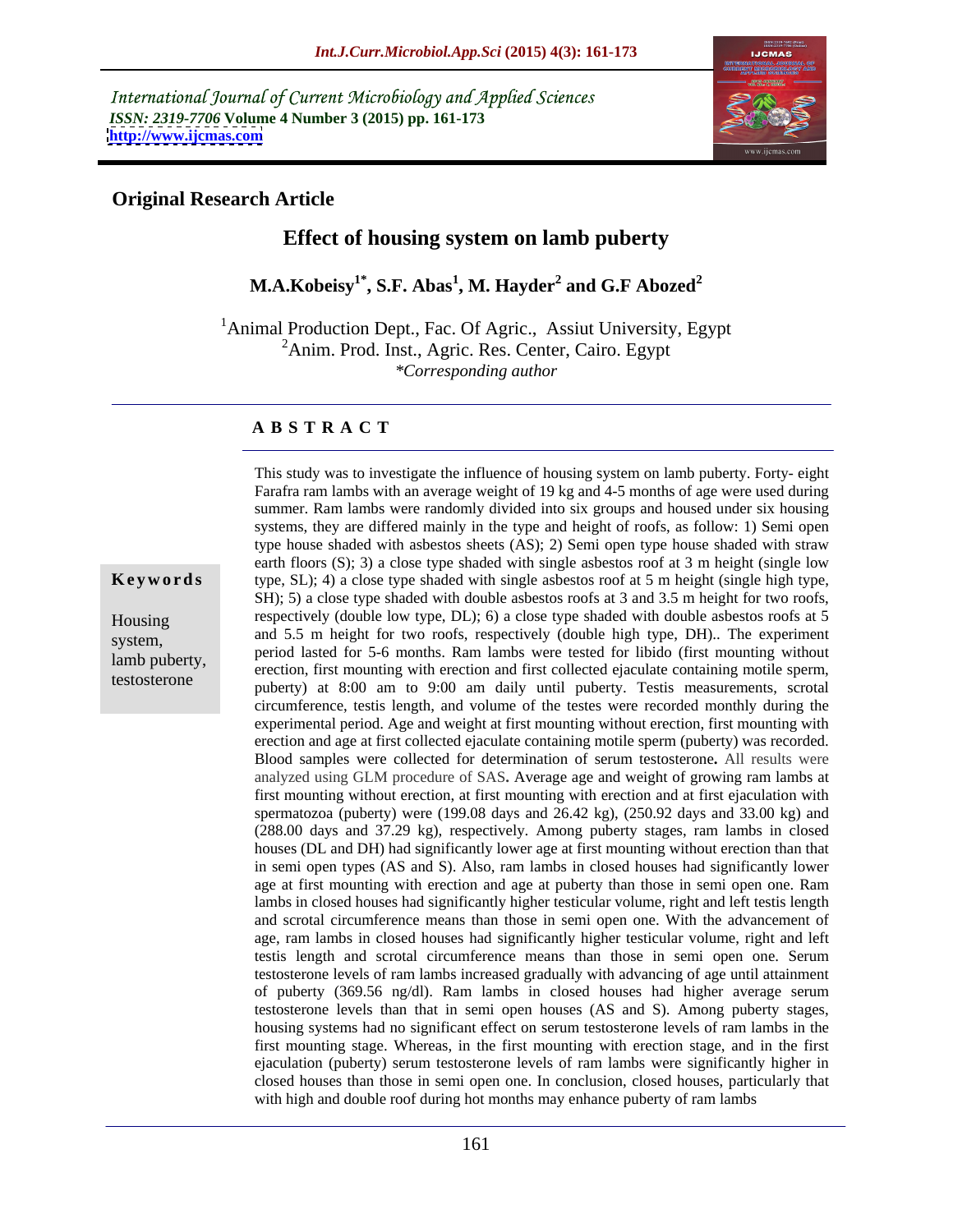Housing and management practices with single asbestos roof at 3 m height particularly during hot seasons can be a source of stress for sheep and domestic animals. Also, climatic conditions have (single high type, SH); 5, a close type roofed direct and indirect effects on production and reproduction of ram lambs. Environmental temperature influences reproductive low type, DL); 6, a close type roofed with function in the male by altering double asbestos roofs at 5 and 5.5 m height spermatogenesis and reducing semen for two roofs, respectively (double high quality, leading to decreased male fertility type, DH). (Curtis 1983 and Casu et al. 1991). Mickelsen et al. (1981) showed that season and breed had more effect on scrotal and concentrate mixture (Table, 1) circumference than did body weight. Marai et al. (2006) found that scrotal Fresh water and mineral mixture blocks circumference and testis length in Suffolk rams were significantly lower ( $P < 0.05$ ) in vs. 30.33 and 12.25 cm, respectively). Housing, months of the year or season had a for each animal was measured by significant ( $P < 0.01$ ) effect on the serum Delgadillo et al. 2002; Malfatti et al. 2006; Gundogan, 2007 and Todini et al. 2007) .In fact such effects are mainly attributed to air temperature and humidity which are closely related to housing system. So, the present study was carried out to evaluate and assess the impact and different housing systems on ejaculate containing motile sperm. After first<br>Farafra lamb puberty, under Upper Foypt mounting with erection, ram lambs were Farafra lamb puberty, under Upper Egypt

The present study was carried out during the period from May to October at Mallawi approximately 5 month of age and had an

Animals were assigned to six groups raised under six housing system as follow. 1, Semi open type house roofed with asbestos sheets

**Introduction** (AS); 2, Semi open type house roofed with straw earth floors (S); 3, a close type roofed (single low type, SL); 4, a close type roofed with single asbestos roof at 5 m height with double asbestos roofs at 3 and 3.5 m height for two roofs, respectively (double type, DH).

> All animals were fed *ad libitum* wheat straw and concentrate mixture (Table, 1) containing 140 g crude protein per kg diet. were freely available day and night.

summer than in winter (23.33 and 11.75 cm Ram lambs were tested daily for libido at testosterone levels, (Field et al. 1989; which was randomly selected. All ram hot conditions. The trained for semen collection using an analysis of the trained for semen collection using an **Materials and Methods** the ram lamb was stimulated sexually by Ram lambs were tested daily for libido at 8:00 am to 9:00 am until puberty. Libido test for each animal was measured introducing ram lambs to a teaser ewe, lambs were allowed to go out the collection area without restraint to observation the sexual activity toward the ewe and considering the following, first mounting with erection is the first penile protrusion. While puberty is the age at first collected ejaculate containing motile sperm. After first mounting with erection, ram lambs were artificial vagina. During semen collection, allowing it to mount the ewe.

Animal Production Research Station on a testis length, and volume of the testes were total of 48 growing ram lambs initial weight of 19 kg. Plasma testosterone level was determined at Testis measurements; scrotal circumference, recorded monthly during the experimental period according to *Salhab et al. (2001).* first mounting; erection and ejaculation, using kits supplied by Diagnostic Products Corporation (USA).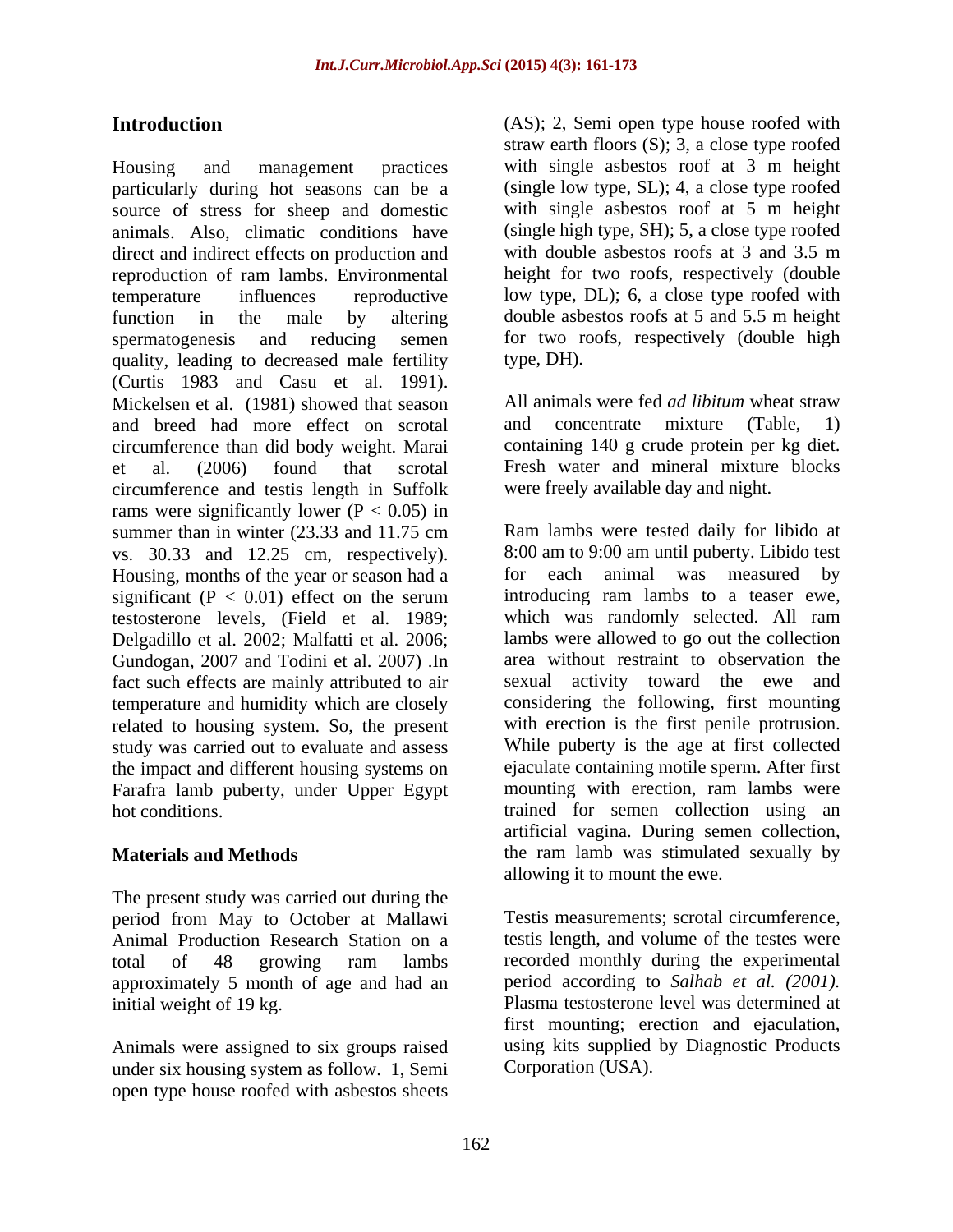variance procedure using general linear

where,  $Y =$  Experimental observation.,  $\mu$  (289 days & 33.2kg) and (330 days & 38<br>= General mean,  $T_i$  = The effect of housing kg), respectively. system,  $W_i$  = The effects of week.,  $TW_{ii}$  = The effect of interaction between housing system and week. And  $E_{ijk}$  = Experimental significant effect of housing system on BW

## **Housing and environmental condition**

Table (2) illustrate the environmental Results indicate that daily average AT was the lowest in both (DL) and (DH) houses compared with the other housing types. Also, THI values at closed houses were lower (P< 0.05) than that in semi open types. Also, the double roof houses (DH and DL) show lower ( $P < 0.05$ ) values than that

# **behavior development, age and weight at**

Table (3) illustrates that the average values of age and weight of growing ram lambs at first mounting without erection were 199.08 days and 26.42 kg, at first mounting with erection were 250.92 days and 33.00 kg and at first ejaculation with spermatozoa (puberty) were 288.00 days and 37.29 kg.

All results were subjected to an analysis of Similar results were recorded by *Hamdon*  procedure (GLM) using *SAS (1995).* weight of Farafra ram lambs at first Ambient temperature, relative humidity, mounting without erection, at first mounting<br>reproductive traits as well as blood with erection, and at first ejaculation with testosterone were dependent variables. Main spermatozoa were 215.80 days and 28.76 effects in the model were housing system, kg, 274.35 days and 34.76kg and 329.17 weeks or periods. The model used for days and 36.19 kg, respectively. Also, statistical analysis of reproductive *Mohamed (1998)* showed that average age performance and blood testosterone was: and weight of Ossimi ram lambs at first  $Y_{ijk} = \mu + T_i + W_j + TW_{ij} + E_{ijk}$  with erection, and at first ejaculation with *(2005)* who found that average age and mounting without erection, at first mounting with erection, and at first ejaculation with mounting without erection, at first mounting spermatozoa were  $(242 \text{ days } \& 29.5 \text{ kg})$ , (289 days & 33.2kg) and (330 days & 38 kg), respectively.

error of ijk observation. at first mounting without erection, at first **Result and Discussion** ejaculation with spermatozoa (puberty), Data in Table (3) show that there was no significant effect of housing system on BW mounting with erection and at first although values tended to be higher in ram lambs housed in closed houses (DH and DL) than those housed in other housing types.

conditions of different lamb's houses. Among puberty stages, ram lambs in closed in semi open types (AS and S). housed in semi open AS type (Table, 3). **Effect of housing system on sexual puberty** 0.01) age at first mounting with erection houses (DL and DH) had lower  $(P< 0.01)$ age at first mounting without erection than those in semi open type, S (192.38 and 194.13 vs. 207.63 days, respectively) while, ram lambs housed in DL type had significantly lower  $(P< 0.05)$  age at first mounting without erection than those However, at the first mounting with erection stage, ram lambs in closed houses (DL, SL, DH and SH) had significantly lower ( $P<$ than those housed in semi open one. Within closed houses no significant effect of type or height of roofs was detected. Also, at the first ejaculation with spermatozoa (puberty), ram lambs housed in closed houses had significantly lower  $(P< 0.01)$  age at puberty than that in semi open one and no significant effect of roof type or height was found.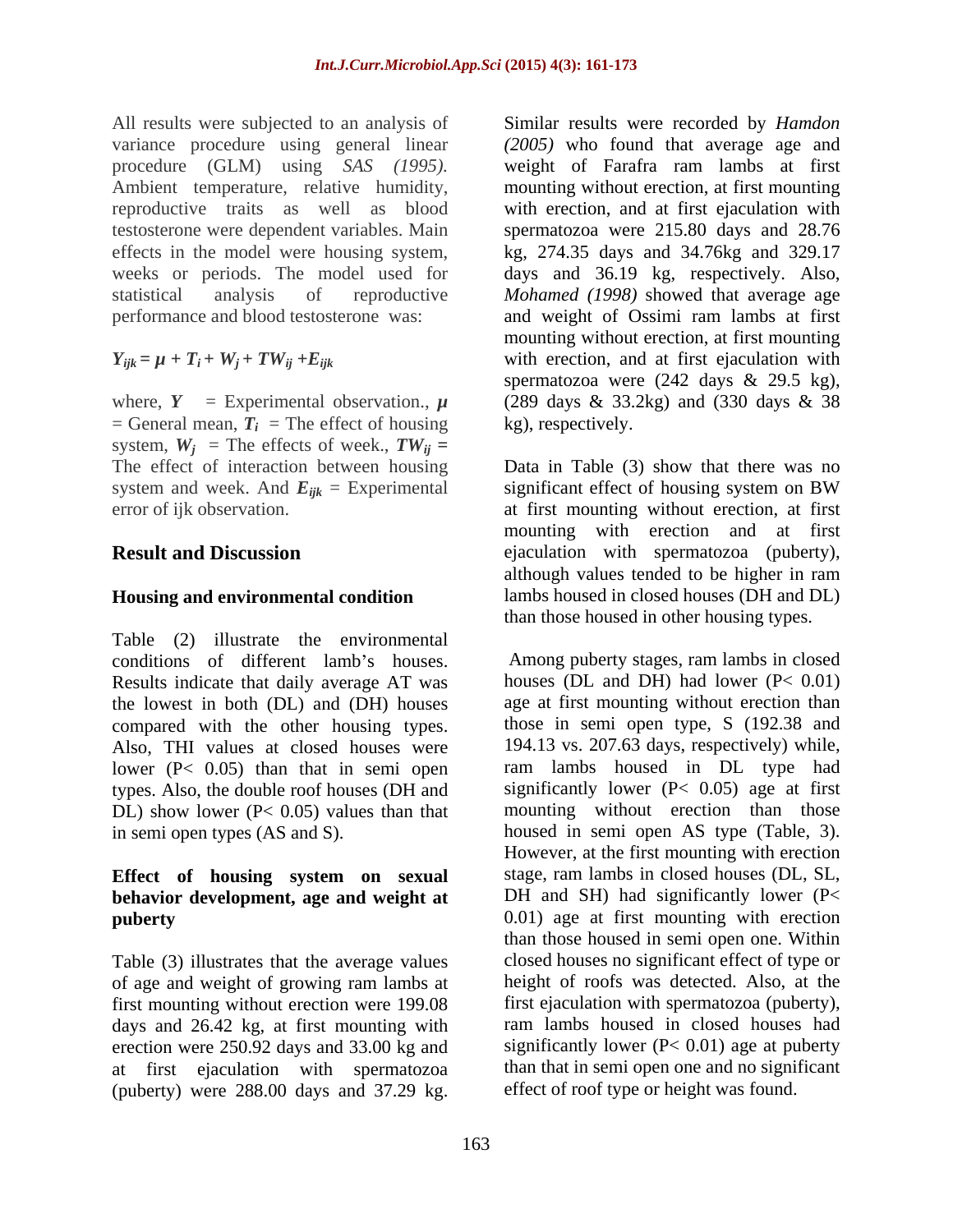Ram lambs housed in closed houses had lambs in closed houses (DL, DH, SL and reached puberty stage earlier than those housed in semi open ones (276 vs. 311 those housed in semi open one (Abozed,

The effects of housing systems on testicular scrotal circumference means of ram lambs and SH) were higher  $(P< 0.01)$  than those in 154.58 and 154.19 vs. 136.25 and 135.92

higher than those maintained in semi open ones (AS and S), Table (5). This result is agreement with the results of *Hamdon* (2005) who reported that testicular volume<br>of ram lambs increased gradually from  $4<sup>th</sup>$  to  $16<sup>th</sup>$  month of age. *Salhab et al.* (2001) found that testicular volume of Awassi ram

The effect of housing systems on right and left testis length means of ram lambs are

right and left testis length means of ram spring than during summer (11.48 vs. 9.67

days), such result may be due to the higher results were obtained by of *Hamdon (2005)* BW of ram lambs in closed houses than who reported that test is length of ram lambs 2008). month of age. *Salhab et al. (2001)* found **Testicular measurements** to increase at the  $7<sup>th</sup>$  month until  $9<sup>th</sup>$  month measurements are shown in Tables (4, 5, 6, are shown in Table (8). Data illustrated that 7 and 8). The testicular volume means of ram lambs in closed houses (DL, DH and ram lambs in closed houses (DL, DH, SL SL) had significantly higher (P< 0.05) semi open one, AS and S (164.38, 162.79, housing types. With the advancement of age, ml, respectively). Similar results were found ram lambs in closed houses were higher than by *Gundogan (2007)*, in sheep, who reported those in semi open one (Table, 8). The same a decrease in testes volume in hot months trend was found by *Hamdon (2005)* who compared with that in moderate and cold indicated that scrotal circumference of ram months.  $\blacksquare$  lambs increased gradually from the  $4\frac{m}{n}$ With the advance of age, it was observed *(2001)* found that the highest growth in that the testicular volume of ram lambs kept scrotal circumference of Awassi ram lambs in closed houses (DL, DH, SL and SH) was began at the 7 months and lasted until 9 SH) were higher than those in semi open type (AS and S), Tables (36 and 37). Similar who reported that testis length of ram lambs increased gradually from the  $4^{th}$  to  $16^{th}$  $\frac{th}{t}$  to  $16^{th}$ *th* that testis length of Awassi ram lambs began *th* month of age. The effect of housing systems on scrotal circumference means of ram lambs scrotal circumference than that in S and AS it was observed that scrotal circumference of *th* month of age to puberty. *Salhab et al.* months of age.

of ram lambs increased gradually from  $4^{\frac{th}{2}}$  to with the increase of BW of lambs in closed with the increase of BW of lambs in closed found that testicular volume of Awassi ram one, which resulted by the decrease in AT in lambs began to increase at the  $7<sup>th</sup>$  until  $9<sup>-th</sup>$  closed houses than those in semi open one. month of age. *Hamdon (2005)* showed that the age and the shown in Tables (6 and 7). The results circumference and testicular volume  $(r =$ showed that ram lambs housed in closed 0.57 - 0.83). *Salhab et al. (2001)* found that houses (DH, DL and SL) had significantly the age and the body weight of Awassi ram (P< 0.01) higher right and left testis length lambs were positively (P< 0.01) correlated means than those in semi open one.  $\text{with }$  testicular measurements  $(r = 0.51 -$ With the advance of age it was observed that that testes length of rams was longer during The increase of testicular measurements of ram lambs in closed houses is associated with the increase of BW of lambs in closed houses compared with lambs in semi open BW of Farafra ram lambs were positively (P< 0.01) correlated with the right testis length, left testis length, scrotal 0.91). Also, *Abou-Ahmed (1982)* indicated spring than during summer (11.48 vs. 9.67)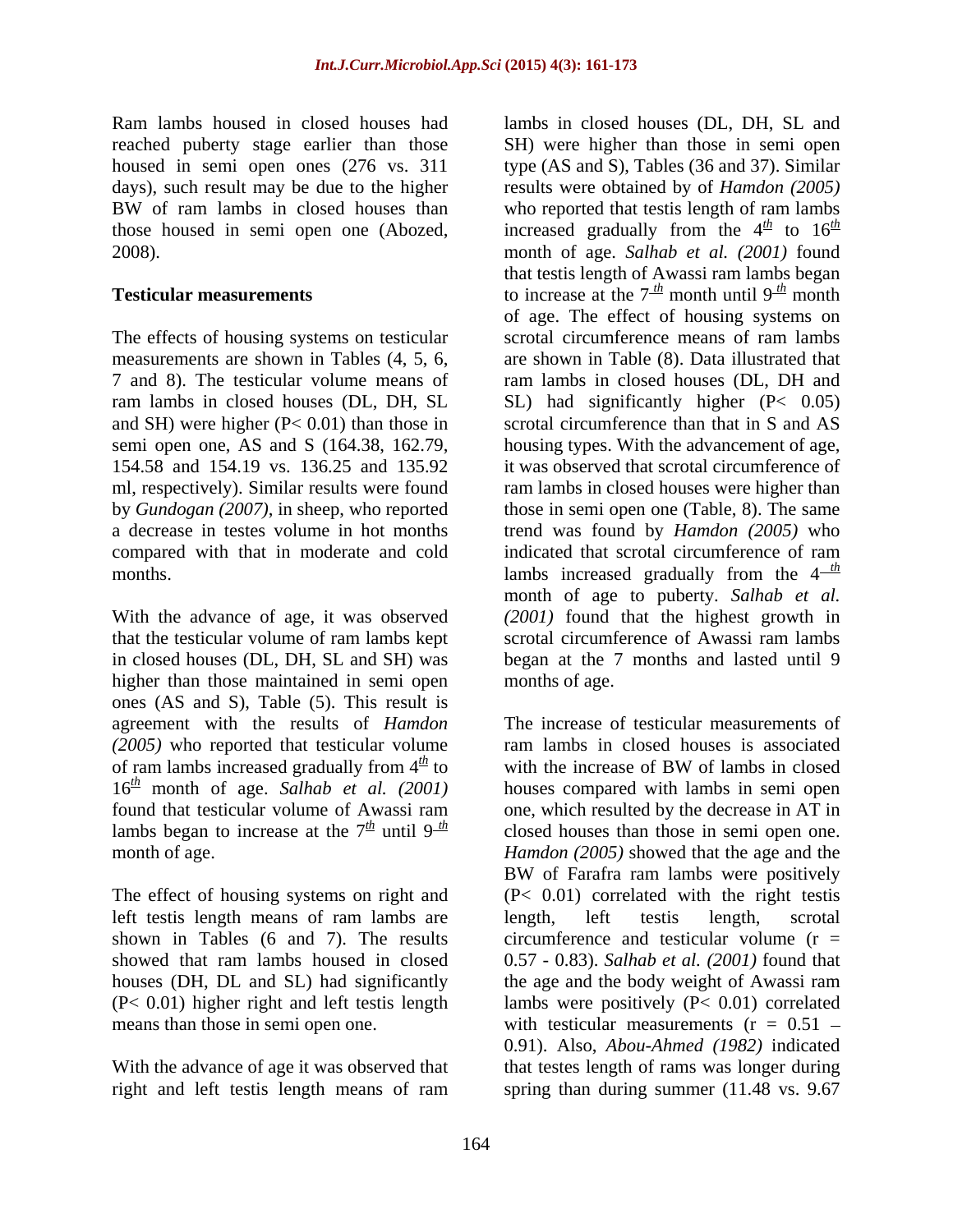cm). *Yarny et al. (1990)* reported a decrease significantly lower ( $P < 0.05$ ) in summer

Least square mean of serum testosterone levels (ng/dl) of ram lambs housed under at the first ejaculation (puberty), serum different housing systems are shown in testosterone levels were significantly higher Tables (9 and 10) and Figures (1&2). Serum testosterone levels of ram lambs increased houses (DH, DL, SH and SL) than those gradually with advancing of age until attainment of puberty (369.56 ng/dl). Similar results were reported by *Miller et al.* increased in amplitude and frequency with advancing age until reached 348 ng/dl blood serum at 375 days of age (puberty). *Hamdon (2005)* found that plasma testosterone increased gradually with advancing age until that testosterone concentration was attainment of puberty (583 ng/dl) at age of positively correlated with BW  $(r = 0.3)$ . In

houses (DH, DL, SL and SH) had higher in semi open houses AS and S (242.00, found significant positive correlation and 211.27 ng/dl, respectively, Table, 9 and Figure, 3).

of testis length and scrotal circumference in levels were significantly differed (P< 0.01) ram lambs during hot summer as compared among puberty stages and each of the first with those lambs under temperate mounting stage and first mounting with environmental conditions. Also, *Marai et al.* erection stage. Similar results were obtained *(2006)* found that testis length and scrotal by *Hamdon (2005).* Among puberty stages, circumference values in Suffolk rams were housing systems had no significant effect on than in winter (11.75 and 23.33 cm vs. 12.25 mounting stage. Whereas, in the first and 30.33 cm, respectively). mounting with erection stage, serum **Testosterone hormone level** 0.05) higher in rams housed in closed houses Table (10) illustrates that serum testosterone serum testosterone levels in the first testosterone levels were significantly (P< (DH, DL, SH and SL) than those housed in semi open one (AS and S, Table 10). Also, (P< 0.05) in ram lambs housed in closed housed in semi open one (Table, 10).

*(1989)* who showed that serum testosterone ram lambs housed in semi open houses than levels were increased gradually in Suffolk those housed in closed one may be attributed ram lambs from 24 to 30 week of age. Also, to the elevation of AT in semi open type *Salem (1997)* indicated that serum compared with closed houses (Table 2). testosterone levels of Saidi ram lambs *Gomes et al. (1971) and Salem (1997)* hormone levels of Farafra ram lambs ones. *Kridli and Al-Yacoub (2006)* found 329.17 days. addition, high scrotal circumference values Results showed that ram lambs in closed (Table 8) may attributed to the increase in average serum testosterone levels than that *(2005) and Kridli and Al-Yacoub (2006)* 227.43, 223.20 and 221.73 ng/dl vs. 208.38 coefficients between testosterone hormone The decrease of serum testosterone levels in indicated that testosterone hormone levels decreased with increasing environmental temperature. Also, ram lambs in semi open type had lower BW than those in closed that testosterone concentration was positively correlated with BW  $(r = 0.3)$ . In of ram lambs housed in closed houses testosterone levels (Table 10). *Hamdon*  found significant positive correlation and scrotal circumference.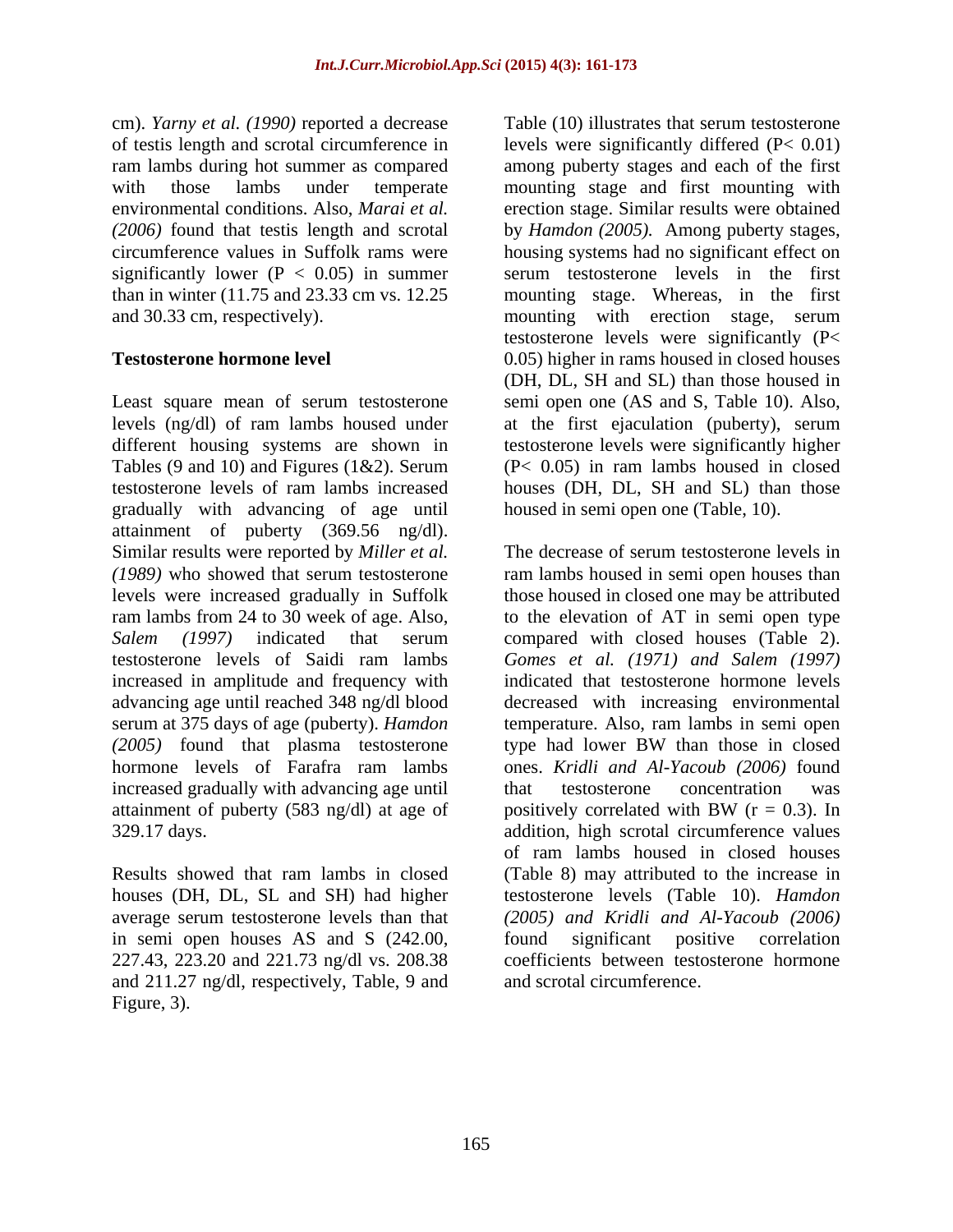## *Int.J.Curr.Microbiol.App.Sci* **(2015) 4(3): 161-173**

| <b>Item</b>             | <b>Concentrates</b> | <b>Wheat straw</b> |
|-------------------------|---------------------|--------------------|
| Dry matter, %           | 93.70               | 87.3               |
| <b>Crude Protein, %</b> | 13.75               | 1.51               |
| Crude fiber, %          | 15.2                | 42.90              |
| Ether extract, %        | 3.6                 | 2.47               |
| Ash, %                  | 12                  | 10.04              |
| <b>NFE, %</b>           | 55.45               | 43.08              |
| Organic matter, %       | 88                  | 89.96              |

**Table.1** Chemical composition of concentrates and wheat straw

**Table.2** Average (LSM  $\pm$ SE) of air temperature ( $\degree$ C), relative humidity (%) and THI index in different housing systems of ram lambs

| <b>SH</b><br>DL<br>AS<br>Parameter<br><b>Time</b><br>$24.25a$ 24.17 <sup>b</sup><br>25.00 <sup>d</sup><br>$24.83^{\text{ e}}$<br>$25.69$ c<br><b>Morning</b><br>$\pm 0.02$<br>$\pm 0.02$<br>$\pm 0.02$<br>$\pm\,0.02$<br>$\pm 0.02$<br>$\overline{35.00^{\mathrm{a}}}$ $\overline{35.33^{\mathrm{b}}}$<br>32.83 $^{\rm c}$<br>33.08 <sup>d</sup><br>$32.\overline{42^e}$<br>Air<br><b>Afternoon</b><br>$\pm 0.02$<br>temperature<br>$\pm 0.02$<br>$\pm 0.02$<br>E 0.02<br>$\pm 0.02$<br>$({}^{\circ}C)$<br>$29.27^{\circ}$<br>$28.63^{\text{ e}}$<br>29.63 <sup>a</sup><br>$29.75^{\mathrm{b}}$<br>29.04 <sup>d</sup><br>Average<br>$\pm 0.02$<br>$\pm\,0.02$<br>: 0.02<br>: 0.02<br>$\pm 0.02$<br>$71.33$ <sup>ab</sup><br>70.82 <sup>b</sup><br>71.25 <sup>a</sup><br>$71.67^{\text{ a}}$<br>$71.24$ <sup>ab</sup><br><b>Morning</b><br>±0.2<br>$\pm 0.2$<br>$\pm 0.2$<br>$\pm 0.2$<br>$\pm 0.2$<br><b>Relative</b><br>$37.25^{\text{a}}$<br>$39.50^{\circ}$<br>37.08 <sup>a</sup><br>$38.83^{\mathrm{b}}$<br>$38.83^{b}$<br>Afternoon<br>humidity $(\% )$<br>$\pm 0.2$<br>$\pm 0.2$<br>$\pm 0.2$<br>$\pm 0.2$<br>$\pm 0.2$<br>54.29 <sup>a</sup><br>54.38 $^{a}$<br>55.37 $^{\rm ci}$<br>54.83 $^{\rm b}$<br>55.04 $^{bi}$<br>Average<br>$\pm 0.14$<br>$\pm 0.14$<br>$\pm 0.14$<br>$\pm 0.14$<br>$\pm 0.14$<br><b>Morning</b><br>$68.65$ <sup>d</sup><br>70.39 <sup>a</sup><br>$69.29^{\text{e}}$<br>$68.55^{\text{ d}}$<br>71.08 <sup>b</sup><br>$\pm 0.04$<br>$\pm 0.04$<br>83.75 $^{\rm d}$<br>88.03 <sup>b</sup><br>$88.90^{\text{ a}}$<br>84.30 <sup>c</sup><br>83.60 <sup>f</sup><br>THI<br>Afternoon<br>$\pm 0.04$<br>$\pm 0.04$<br>$\pm 0.04$<br>$\pm 0.04$<br>$\pm 0.04$<br>$\pm 0.04$<br>78.34 <sup>a</sup><br>$77.07$ <sup>d</sup><br>77.69 <sup>c</sup><br>$78.72^{\mathrm{b}}$<br>76.44 $^{\circ}$<br><b>Average</b> |  |            |            | Housing system |            |            |                      |
|--------------------------------------------------------------------------------------------------------------------------------------------------------------------------------------------------------------------------------------------------------------------------------------------------------------------------------------------------------------------------------------------------------------------------------------------------------------------------------------------------------------------------------------------------------------------------------------------------------------------------------------------------------------------------------------------------------------------------------------------------------------------------------------------------------------------------------------------------------------------------------------------------------------------------------------------------------------------------------------------------------------------------------------------------------------------------------------------------------------------------------------------------------------------------------------------------------------------------------------------------------------------------------------------------------------------------------------------------------------------------------------------------------------------------------------------------------------------------------------------------------------------------------------------------------------------------------------------------------------------------------------------------------------------------------------------------------------------------------------------------------------------------------------------------------------------------------------|--|------------|------------|----------------|------------|------------|----------------------|
|                                                                                                                                                                                                                                                                                                                                                                                                                                                                                                                                                                                                                                                                                                                                                                                                                                                                                                                                                                                                                                                                                                                                                                                                                                                                                                                                                                                                                                                                                                                                                                                                                                                                                                                                                                                                                                      |  |            |            |                |            |            | <b>DH</b>            |
|                                                                                                                                                                                                                                                                                                                                                                                                                                                                                                                                                                                                                                                                                                                                                                                                                                                                                                                                                                                                                                                                                                                                                                                                                                                                                                                                                                                                                                                                                                                                                                                                                                                                                                                                                                                                                                      |  |            |            |                |            |            | $24.57$ <sup>t</sup> |
|                                                                                                                                                                                                                                                                                                                                                                                                                                                                                                                                                                                                                                                                                                                                                                                                                                                                                                                                                                                                                                                                                                                                                                                                                                                                                                                                                                                                                                                                                                                                                                                                                                                                                                                                                                                                                                      |  |            |            |                |            |            | $\pm 0.02$           |
|                                                                                                                                                                                                                                                                                                                                                                                                                                                                                                                                                                                                                                                                                                                                                                                                                                                                                                                                                                                                                                                                                                                                                                                                                                                                                                                                                                                                                                                                                                                                                                                                                                                                                                                                                                                                                                      |  |            |            |                |            |            | 32.01                |
|                                                                                                                                                                                                                                                                                                                                                                                                                                                                                                                                                                                                                                                                                                                                                                                                                                                                                                                                                                                                                                                                                                                                                                                                                                                                                                                                                                                                                                                                                                                                                                                                                                                                                                                                                                                                                                      |  |            |            |                |            |            | $\pm 0.02$           |
|                                                                                                                                                                                                                                                                                                                                                                                                                                                                                                                                                                                                                                                                                                                                                                                                                                                                                                                                                                                                                                                                                                                                                                                                                                                                                                                                                                                                                                                                                                                                                                                                                                                                                                                                                                                                                                      |  |            |            |                |            |            | 28.29 <sup>f</sup>   |
|                                                                                                                                                                                                                                                                                                                                                                                                                                                                                                                                                                                                                                                                                                                                                                                                                                                                                                                                                                                                                                                                                                                                                                                                                                                                                                                                                                                                                                                                                                                                                                                                                                                                                                                                                                                                                                      |  |            |            |                |            |            | $\pm 0.02$           |
|                                                                                                                                                                                                                                                                                                                                                                                                                                                                                                                                                                                                                                                                                                                                                                                                                                                                                                                                                                                                                                                                                                                                                                                                                                                                                                                                                                                                                                                                                                                                                                                                                                                                                                                                                                                                                                      |  |            |            |                |            |            | 71.42 <sup>a</sup>   |
|                                                                                                                                                                                                                                                                                                                                                                                                                                                                                                                                                                                                                                                                                                                                                                                                                                                                                                                                                                                                                                                                                                                                                                                                                                                                                                                                                                                                                                                                                                                                                                                                                                                                                                                                                                                                                                      |  |            |            |                |            |            | $\pm 0.2$            |
|                                                                                                                                                                                                                                                                                                                                                                                                                                                                                                                                                                                                                                                                                                                                                                                                                                                                                                                                                                                                                                                                                                                                                                                                                                                                                                                                                                                                                                                                                                                                                                                                                                                                                                                                                                                                                                      |  |            |            |                |            |            | $38.25^{\text{a}}$   |
|                                                                                                                                                                                                                                                                                                                                                                                                                                                                                                                                                                                                                                                                                                                                                                                                                                                                                                                                                                                                                                                                                                                                                                                                                                                                                                                                                                                                                                                                                                                                                                                                                                                                                                                                                                                                                                      |  |            |            |                |            |            | ±0.2                 |
|                                                                                                                                                                                                                                                                                                                                                                                                                                                                                                                                                                                                                                                                                                                                                                                                                                                                                                                                                                                                                                                                                                                                                                                                                                                                                                                                                                                                                                                                                                                                                                                                                                                                                                                                                                                                                                      |  |            |            |                |            |            | 54.83                |
|                                                                                                                                                                                                                                                                                                                                                                                                                                                                                                                                                                                                                                                                                                                                                                                                                                                                                                                                                                                                                                                                                                                                                                                                                                                                                                                                                                                                                                                                                                                                                                                                                                                                                                                                                                                                                                      |  |            |            |                |            |            | $\pm 0.14$           |
|                                                                                                                                                                                                                                                                                                                                                                                                                                                                                                                                                                                                                                                                                                                                                                                                                                                                                                                                                                                                                                                                                                                                                                                                                                                                                                                                                                                                                                                                                                                                                                                                                                                                                                                                                                                                                                      |  |            |            |                |            |            | 70.04                |
|                                                                                                                                                                                                                                                                                                                                                                                                                                                                                                                                                                                                                                                                                                                                                                                                                                                                                                                                                                                                                                                                                                                                                                                                                                                                                                                                                                                                                                                                                                                                                                                                                                                                                                                                                                                                                                      |  |            |            |                |            |            | $\pm 0.04$           |
|                                                                                                                                                                                                                                                                                                                                                                                                                                                                                                                                                                                                                                                                                                                                                                                                                                                                                                                                                                                                                                                                                                                                                                                                                                                                                                                                                                                                                                                                                                                                                                                                                                                                                                                                                                                                                                      |  |            |            |                |            |            | $82.71$ <sup>e</sup> |
|                                                                                                                                                                                                                                                                                                                                                                                                                                                                                                                                                                                                                                                                                                                                                                                                                                                                                                                                                                                                                                                                                                                                                                                                                                                                                                                                                                                                                                                                                                                                                                                                                                                                                                                                                                                                                                      |  |            |            |                |            |            |                      |
|                                                                                                                                                                                                                                                                                                                                                                                                                                                                                                                                                                                                                                                                                                                                                                                                                                                                                                                                                                                                                                                                                                                                                                                                                                                                                                                                                                                                                                                                                                                                                                                                                                                                                                                                                                                                                                      |  |            |            |                |            |            | 76.38 $^{\rm e}$     |
|                                                                                                                                                                                                                                                                                                                                                                                                                                                                                                                                                                                                                                                                                                                                                                                                                                                                                                                                                                                                                                                                                                                                                                                                                                                                                                                                                                                                                                                                                                                                                                                                                                                                                                                                                                                                                                      |  | $\pm 0.03$ | $\pm 0.03$ | $\pm 0.03$     | $\pm 0.03$ | $\pm 0.03$ | $\pm 0.03$           |

Values with different letters in the same row are significantly different, (P<0.01); AS (Semi Open house shaded with asbestos sheets). S (Semi open type house shaded with straw earth floors); SL (Single l-ow type). SH (Single high type). DL (Double low roof). DH (Double high roof).).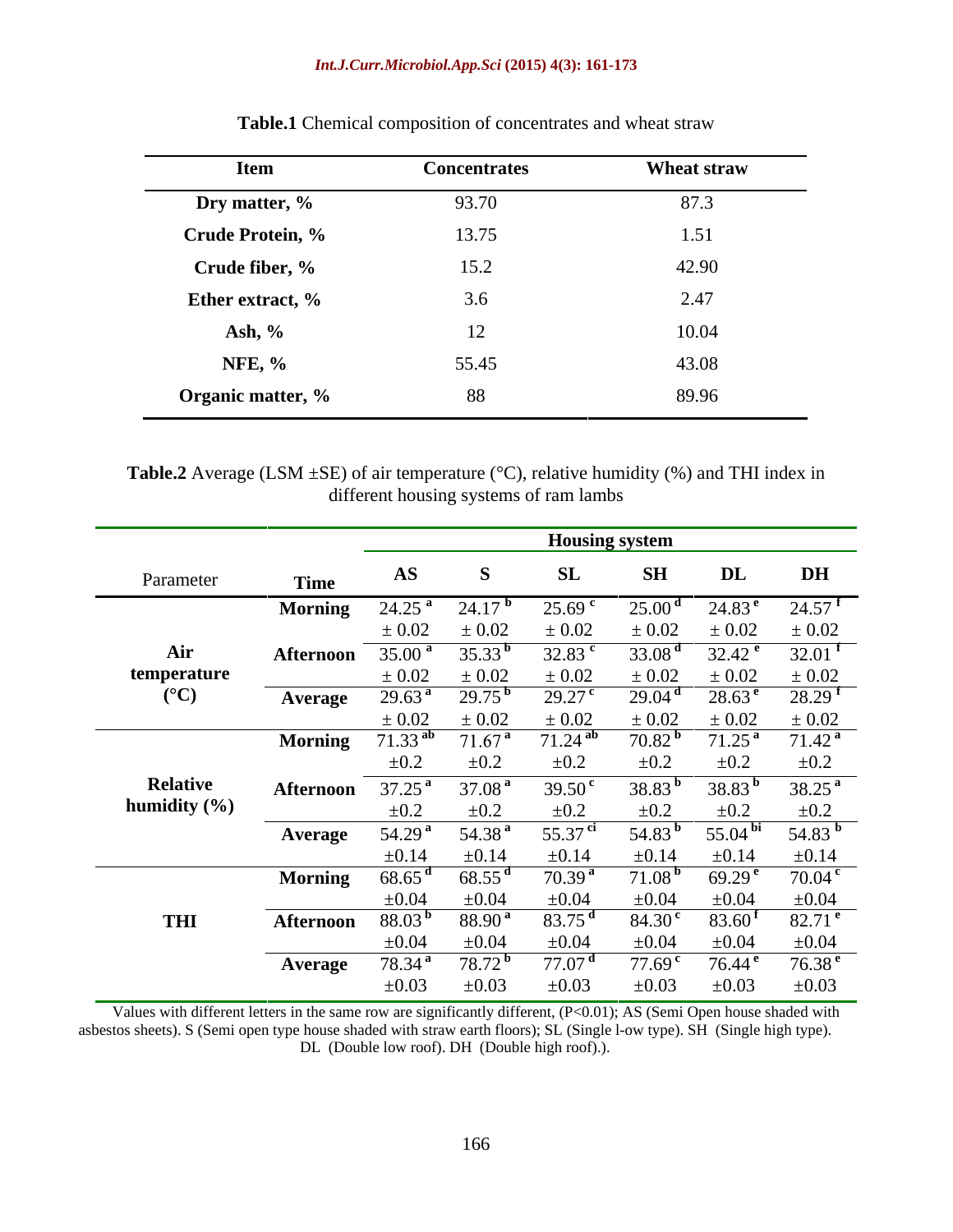|                                   |                                |                                              | Pre-pubertal character |                                 |                                           |            |  |
|-----------------------------------|--------------------------------|----------------------------------------------|------------------------|---------------------------------|-------------------------------------------|------------|--|
| <b>Housing</b><br>system*         |                                | 1 <sup>th</sup> mounting without<br>erection |                        | $1th$ mounting with<br>erection | $1^{\rm th}$ ejaculation<br>(Puberty)     |            |  |
|                                   | Age, days                      |                                              |                        |                                 | Weight, kg Age, days Weight, kg Age, days | Weight, kg |  |
| $\overline{\mathbf{A}}\mathbf{S}$ | $203.13$ <sup>cd</sup>         | 26.13                                        | 261.38 <sup>a</sup>    | 32.00                           | 310.88 <sup>a</sup>                       | 36.00      |  |
|                                   | $\pm 3.67$                     | $\pm 2.32$                                   | $\pm 3.67$             | $\pm 2.32$                      | $\pm 3.67$                                | $\pm 2.32$ |  |
| $\mathbf{S}$                      | $207.38$ <sup>bd</sup>         | 26.88                                        | $264.75$ <sup>ac</sup> | 32.88                           | $312.00^{\text{ a}}$                      | 36.75      |  |
|                                   | $\pm 3.67$                     | $\pm 2.32$                                   | $\pm 3.67$             | $\pm 2.32$                      | $\pm 3.67$                                | $\pm 2.32$ |  |
| SL                                | 198.63 bce                     | 25.25                                        | $243.50^{bd}$          | 31.63                           | $278.75^{b}$                              | 37.25      |  |
|                                   | $\pm 3.67$                     | $\pm 2.32$                                   | $\pm 3.67$             | $\pm 2.32$                      | $\pm 3.67$                                | $\pm 2.32$ |  |
| <b>SH</b>                         | $198.88 \text{ }^{\text{bce}}$ | 26.25                                        | 250.25                 | 32.38                           | $278.50^{b}$                              | 36.50      |  |
|                                   | $\pm 3.67$                     | $\pm 2.32$                                   | $\pm 3.67$             | $\pm 2.32$                      | $\pm 3.67$                                | $\pm 2.32$ |  |
|                                   |                                |                                              |                        |                                 |                                           |            |  |
| DL                                | 192.38 $^{\text{ae}}$          | 26.63                                        | $240.88^{bd}$          | 34.13                           | 274.50 <sup>b</sup>                       | 39.13      |  |
|                                   | $\pm 3.67$                     | $\pm 2.32$                                   | $\pm 3.67$             | $\pm 2.32$                      | $\pm 3.67$                                | $\pm 2.32$ |  |
| <b>DH</b>                         | 194.13 $^{ac}$                 | 27.38                                        | 244.75 <sup>bd</sup>   | 35.00                           | 273.38 <sup>b</sup>                       | 38.13      |  |
|                                   | $\pm 3.67$                     | $\pm 2.32$                                   | $\pm 3.67$             | $\pm 2.32$                      | $\pm 3.67$                                | $\pm 2.32$ |  |
| <b>Average</b>                    | 199.08                         | 26.42                                        | 250.92                 | 33.00                           | 288.00                                    | 37.29      |  |
|                                   | $\pm 1.50$                     | $\pm 0.95$                                   | ±1.50                  | $\pm 0.95$                      | ±1.50                                     | $\pm 0.95$ |  |

Table.3 Effect of housing system on pre-pubertal characters of reproductive traits of ram lambs (LSM  $\pm$ SE)  $(LSM \pm SE)$ 

Values with different letters in the same column are significantly different, (P<0.05) except a, b (P<0.01). AS (Semi Open house shaded with asbestos sheets). S (Semi open type house shaded with straw earth floor s).SL (Single low type). SH (Single high type).DL (Double low roof). DH (Double high roof).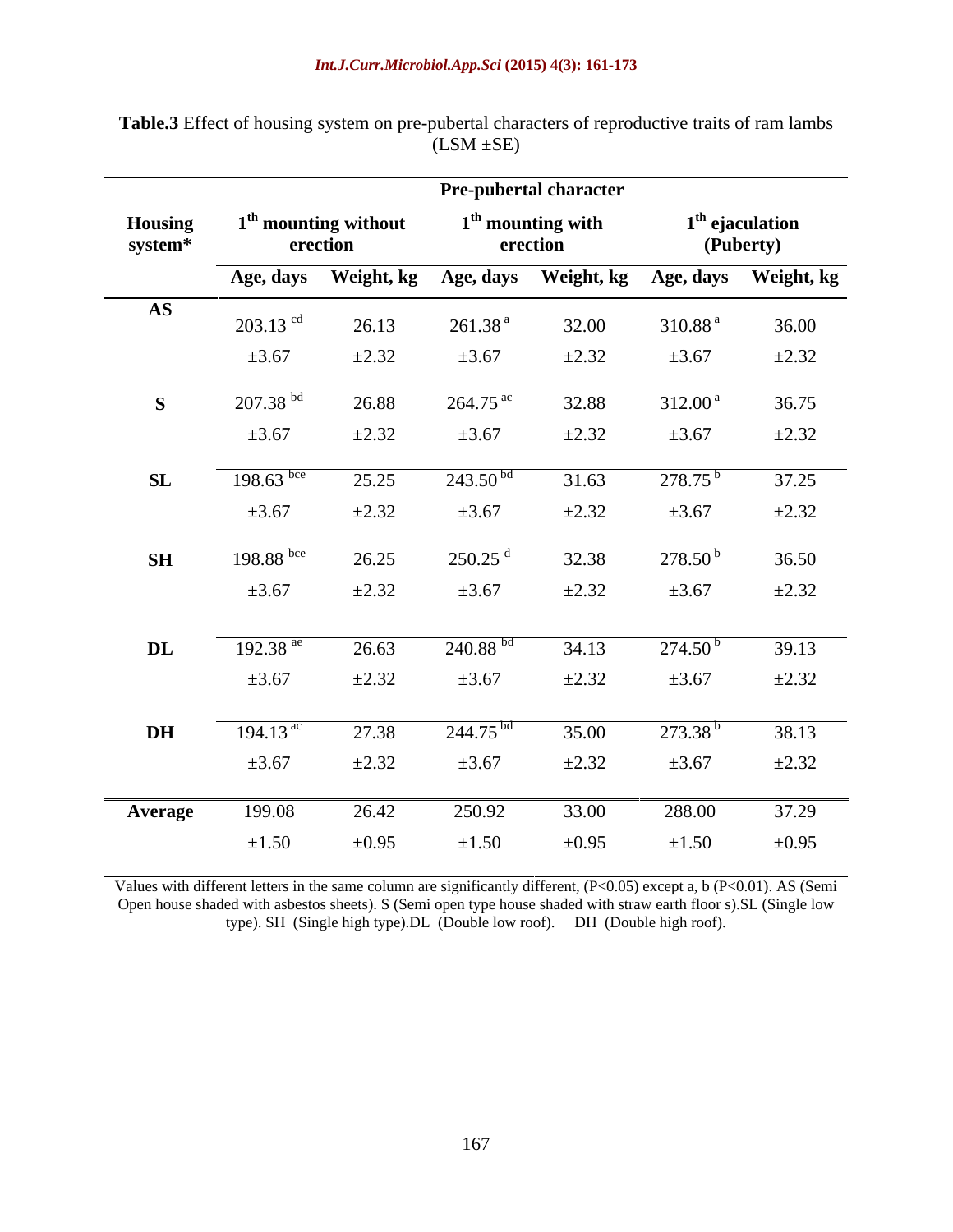|                        |                                                                             |                     | <b>Testicular measurement</b> |                       |                    |
|------------------------|-----------------------------------------------------------------------------|---------------------|-------------------------------|-----------------------|--------------------|
| <b>Housing</b>         | <b>Testicular</b>                                                           | <b>Right testis</b> | Left testis                   | <b>Scrotal</b>        | <b>Body weight</b> |
| system*                | volume (ml)                                                                 | Length (cm)         | Length (cm)                   | circumference (cm)    | (kg)               |
| $\mathbf{A}\mathbf{S}$ | 136.25                                                                      | 7.09 <sup>°</sup>   | 7.84                          | $23.16$ <sup>ac</sup> | 30.98              |
|                        | $\pm 04.99$                                                                 | $\pm 0.19$          | $\pm 0.20$                    | $\pm 0.47$            | $\pm 0.88$         |
|                        | 135.92                                                                      | 7.08                | 7.72                          | 23.59                 | 30.85              |
|                        | ±04.99                                                                      | $\pm 0.19$          | $\pm 0.20$                    | $\pm 0.47$            | $\pm 0.88$         |
| SL                     | 154.58                                                                      | 8.12 bc             | $8.71$ bc                     | 24.88                 | 31.38              |
|                        | ±04.99                                                                      | $\pm 0.19$          | $\pm 0.20$                    | $\pm 0.47$            | $\pm 0.88$         |
| <b>SH</b>              | 154.19                                                                      | 7.72                | $8.30$ <sup>ac</sup>          | $24.22$ bc            | ał<br>33.10        |
|                        | ±04.99<br><u> Linda a Carl Communication and the Carl Communication and</u> | $\pm 0.19$          | $\pm 0.20$                    | $\pm 0.47$            | $\pm 0.88$         |
| $\mathbf{DL}$          | $164.38$ <sup>DC</sup>                                                      | 8.24                | $8.77$ bc                     | 25.23                 | 34.46              |
|                        | ±04.99                                                                      | $\pm 0.19$          | $\pm 0.20$                    | $\pm 0.47$            | $\pm 0.88$         |
| DH                     | - DC<br>162.79                                                              | 8.34                | 8.95                          | 25.20                 | 35.25              |
|                        | ±04.99                                                                      | $\pm 0.19$          | $\pm 0.20$                    | $\pm 0.47$            | $\pm 0.88$         |

| <b>Table.4</b> Effect of housing system on testicular<br>cular measurements of ram L.<br>i wouvuitu | . 1ambs (LSM –<br><br>1 LU-LIVI<br>، سەھ |  |
|-----------------------------------------------------------------------------------------------------|------------------------------------------|--|
|                                                                                                     |                                          |  |

Values with different letters in the same column are significantly different, (P<0.01) except a, g; b, g (P<0.05). S (Semi Open house shaded with asbestos sheets). S (Semi open type house shaded with straw earth floors). SL (Single low type). SH (Single high type). DL (Double low roof). DH (Double high roof).

|                |             |                        | <b>Housing system*</b>  |                        |                        |                         |
|----------------|-------------|------------------------|-------------------------|------------------------|------------------------|-------------------------|
| Age<br>(Month) |             |                        |                         | <b>SH</b>              | DI                     | <b>DH</b>               |
|                | 110.00      | 94.63                  | 114.38                  | 108.13                 | 116.25                 | 114.38                  |
|                | ±12.21      | ±12.21                 | ±12.21                  | ±12.21                 | ±12.21                 | ±12.21                  |
|                | 113.75      | $102.13$ bc            | $128.75$ <sup>abc</sup> | $122.50$ abc           | 149.38 $^{a}$          | $131.88$ <sup>abc</sup> |
|                | $-12.21$    | $\pm 12.2$             | $\pm 12.21$             | $\pm 12.21$            | ±12.21                 | $\pm 12.21$             |
|                | 137.50      | 141.25                 | 147.50                  | 145.63                 | 158.13                 | 165.38                  |
|                | ±12.21      | ±12.21                 | ±12.21                  | $\pm 12.21$            | ±12.21                 | $\pm 12.21$             |
|                | 150.63      | 146.88                 | 163.13                  | 175.63                 | 177.50                 | 169.13                  |
|                | $\pm 12.21$ | ±12.21                 | ±12.21                  | ±12.21                 | $\pm 12.21$            | ±12.21                  |
| <b>10</b>      | 158.13      | 155.00                 | $186.25$ <sup>ab</sup>  | $178.13$ <sup>ab</sup> | $183.13$ <sup>at</sup> | 194.38                  |
|                | $\pm 12.21$ | $\pm 12.21$            | ±12.21                  | $\pm 12.21$            | $\pm 12.21$            | $\pm 12.21$             |
|                | 147.50      | $175.63$ <sup>at</sup> | 187.50                  | 195.13                 | 201.88                 | 201.63                  |
|                | ±12.21      | $±12.2$ .              | ±12.21                  | ±12.21                 | $\pm 12.2$             | ±12.2                   |

**Table.5** Effect of housing system on testicular volume (ml) of ram lambs

\* Values are least square means (LSM) ± standard error (SE of LSM). Values with different letters in the same row are significantly different, (P<0.01) except a, g (P<0.05). AS =Semi Open house shaded with asbestos sheets.S  $=$ Semi open type house shaded with straw earth floors,  $SL =$  Single low type,  $SH =$  Single high type,  $DL =$ Double low roof and DH =Double high roof.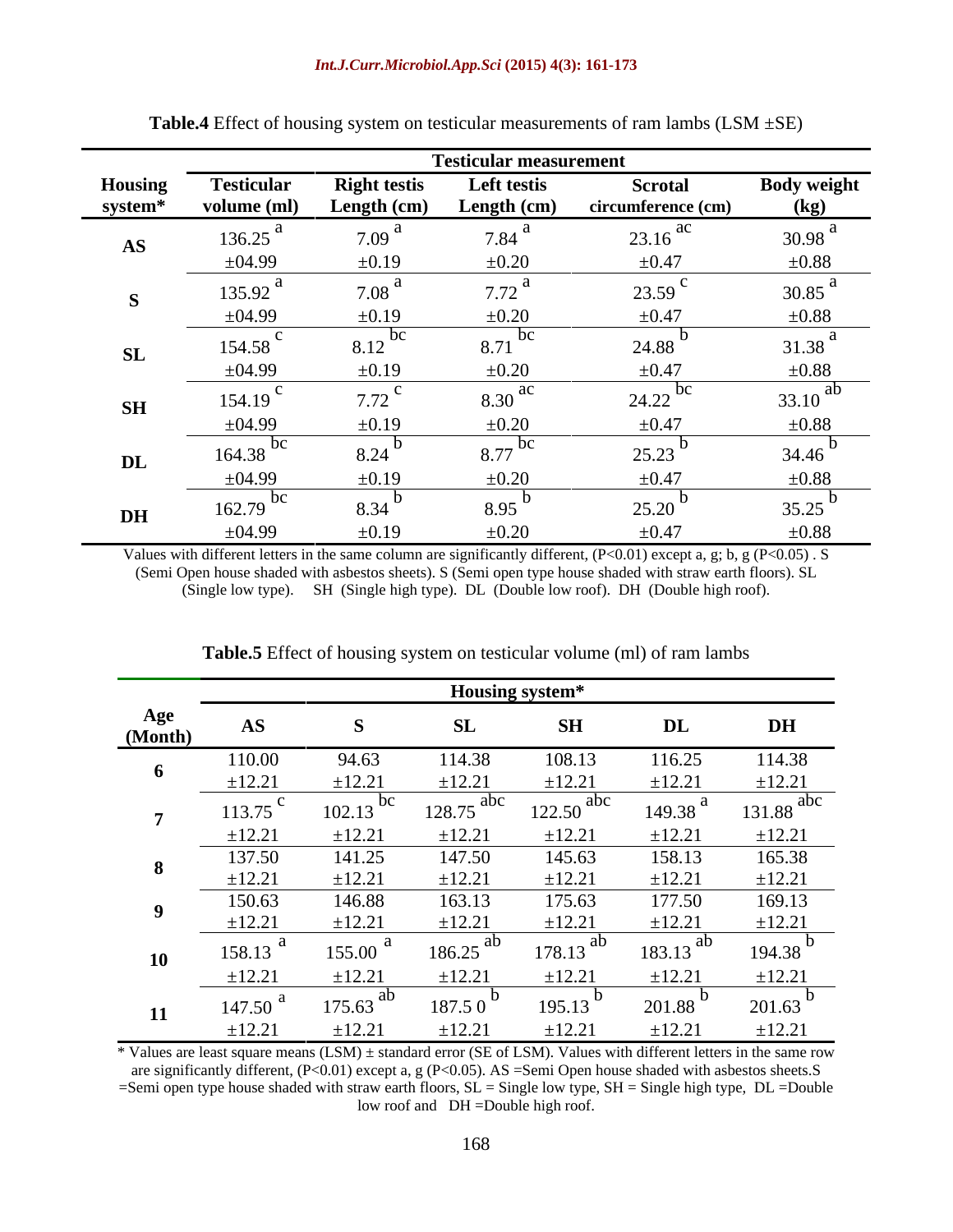|           |            |            |                        | <b>Housing system</b>  |                      |             |
|-----------|------------|------------|------------------------|------------------------|----------------------|-------------|
| (Month    |            |            |                        | SH                     | DL                   | DH          |
|           | 0.05       |            | 6.51                   |                        | 550                  |             |
|           | $\pm 0.47$ | $\pm 0.47$ | $\pm 0.47$             | $\pm 0.47$             | $\pm 0.47$           | $= 0.47$    |
|           | 6.20       | 5. 79 i    | 7.55                   | 6.14                   | 7.53                 | 7.50        |
|           | $\pm 0.47$ | $\pm 0.47$ | $\pm 0.47$             | $\pm 0.47$             | $\pm 0.47$           | $\pm$ 0.47  |
|           | 7.34       | 1.48       | 7.99                   | 7.49                   | 8.16                 | 8.56        |
|           | $\pm 0.47$ | $\pm 0.47$ | $\pm 0.47$             | $\pm 0.47$             | $\pm 0.47$           | $\pm\,0.47$ |
|           | 7.95       | 7.58       | 8.14                   | 8.56                   | 8.79                 | 8.48        |
|           | $\pm 0.47$ | $\pm 0.47$ | ± 0.47                 | $\pm 0.47$             | $\pm 0.47$           | $\pm 0.47$  |
| <b>10</b> | 7.84       | $77c$ au   | $9.18$ <sup>abcd</sup> | $8.66$ <sup>abcd</sup> | $8.93$ <sup>cd</sup> | $Q \leq 4$  |
|           | $\pm 0.47$ | $\pm 0.47$ | $\pm 0.47$             | $\pm 0.47$             | $\pm 0.47$           | $\pm 0.47$  |
| 11        | 8.14       | 8.55       | 9.35 $^{\rm apc}$      | 9.15                   | $9.51$ DC            | 9.90        |
|           | $\pm 0.47$ | $\pm 0.47$ | $\pm 0.47$             | $\pm 0.47$             | $\pm 0.47$           | $\pm 0.47$  |

**Table.6** Effect of housing system on right testis length (cm) of ram lambs  $(LSM \pm SE)$ 

Values with different letters in the same row are significantly different,  $(P<0.05)$  except a, b  $(P<0.01)$ , AS = Semi Open house shaded with asbestos sheets,  $S =$  Semi open type house shaded with straw earth floors,  $SL =$  Single low type, SH = Single high type,  $DL$  = Double low roof and  $DH$  = Double high roof.

|                    |                                                                                                                                                                                                                                                                                                                                                                                                                                                                           |                   |                       | <b>Housing system</b> |                    |                          |
|--------------------|---------------------------------------------------------------------------------------------------------------------------------------------------------------------------------------------------------------------------------------------------------------------------------------------------------------------------------------------------------------------------------------------------------------------------------------------------------------------------|-------------------|-----------------------|-----------------------|--------------------|--------------------------|
| <b>Age (Month)</b> |                                                                                                                                                                                                                                                                                                                                                                                                                                                                           |                   |                       | CL                    | DI                 | DH                       |
|                    | 5.80                                                                                                                                                                                                                                                                                                                                                                                                                                                                      |                   | 6.98                  | 5.75                  | 7.13               | 6.44                     |
|                    | ±0.49                                                                                                                                                                                                                                                                                                                                                                                                                                                                     | $\pm 0.49$        | $\pm 0.49$            | $\pm 0.49$            | $\pm 0.49$         | $\pm 0.49$               |
|                    | 6.81 $\degree$                                                                                                                                                                                                                                                                                                                                                                                                                                                            | $6.45^{6}$        | $8.05$ $\degree$      | 6.59                  | 8.11 <sup>°</sup>  | $\Omega$ 33 <sup>a</sup> |
|                    | $\pm 0.49$                                                                                                                                                                                                                                                                                                                                                                                                                                                                | $\pm 0.49$        | $\pm 0.49$            | ±0.49                 | ±0.49              | $\pm 0.49$               |
|                    | 8.15                                                                                                                                                                                                                                                                                                                                                                                                                                                                      | 8.16              | 8.68                  | 8.14                  | 8.80               | 9.25                     |
|                    | $\pm 0.49$                                                                                                                                                                                                                                                                                                                                                                                                                                                                | $\pm 0.49$        | $\pm 0.49$            | $\pm 0.49$            | ±0.49              | $\pm 0.49$               |
|                    | 8.78                                                                                                                                                                                                                                                                                                                                                                                                                                                                      | ∪.∠ ј             | 8.88                  | 9.15                  | 9.16               | 9.18                     |
|                    | $\pm 0.49$                                                                                                                                                                                                                                                                                                                                                                                                                                                                | $\pm 0.49$        | $\pm 0.49$            | $\pm 0.49$            | $\pm 0.49$         | $\pm 0.49$               |
|                    | $8.74$ <sup>c</sup>                                                                                                                                                                                                                                                                                                                                                                                                                                                       | $8.46^{\circ}$    | $9.76$ <sup>abc</sup> | $\Omega$ 22 abc       | 9.64 <sup>ab</sup> | 10.38 <sup>a</sup>       |
|                    | $\pm 0.49$                                                                                                                                                                                                                                                                                                                                                                                                                                                                | $\pm 0.49$        | $\pm 0.49$            | $\pm 0.49$            | $\pm 0.49$         | $\pm 0.49$               |
|                    | $\label{eq:3.1} \begin{array}{ll} \mathbf{1}_{\mathbf{1}_{\mathbf{1}_{\mathbf{1}_{\mathbf{1}_{\mathbf{1}_{\mathbf{1}_{\mathbf{1}_{\mathbf{1}}}}}}\mathbf{1}_{\mathbf{1}_{\mathbf{1}_{\mathbf{1}}}}\mathbf{1}_{\mathbf{1}_{\mathbf{1}_{\mathbf{1}}}}\mathbf{1}_{\mathbf{1}_{\mathbf{1}_{\mathbf{1}}}}\mathbf{1}_{\mathbf{1}_{\mathbf{1}_{\mathbf{1}}}}\mathbf{1}_{\mathbf{1}_{\mathbf{1}_{\mathbf{1}}}}\mathbf{1}_{\mathbf{1}_{\mathbf{1}_{\mathbf{1$<br>8.79 <sup>a</sup> | 9.23 <sup>a</sup> | $9.93^{ab}$           | $9.83^{ab}$           | $9.79^{\circ}$     | $10.14^{b}$              |
|                    | $\pm 0.49$                                                                                                                                                                                                                                                                                                                                                                                                                                                                | $\pm 0.49$        | ±0.49                 | ±0.49                 | $\pm 0.49$         | $\pm 0.49$               |

**Table.7** Effect of housing system on left testis length (cm) of ram lambs  $(LSM \pm SE)$ 

Values with different letters in the same row are significantly different,  $(P<0.05)$  except a, b  $(P<0.01)$ , AS = Semi Open house shaded with asbestos sheets,  $S =$  Semi open type house shaded with straw earth floors,  $SL =$  Single low type, SH =Single high type, DL =Double low roof and DH = Double high roof.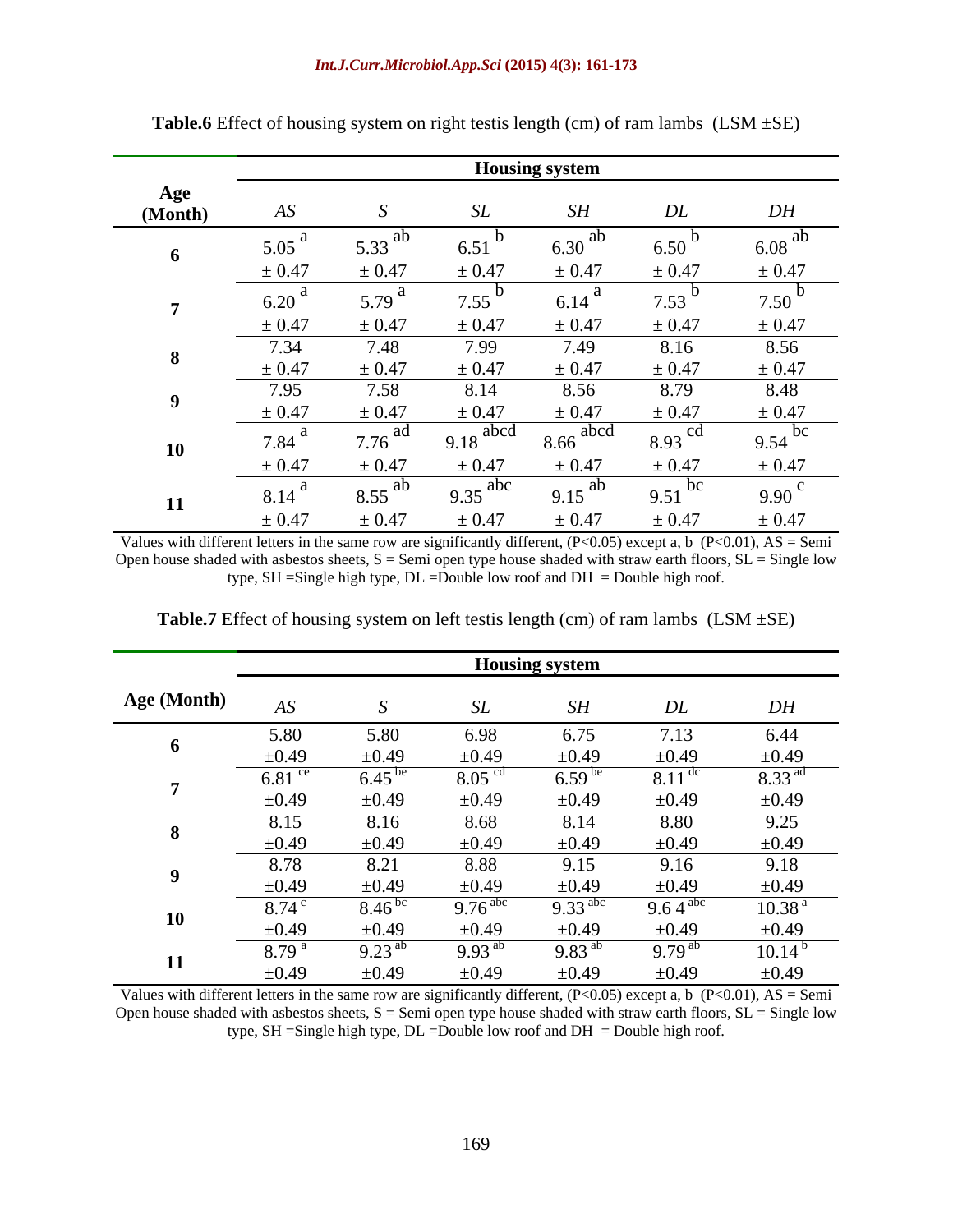## *Int.J.Curr.Microbiol.App.Sci* **(2015) 4(3): 161-173**

|             |                    |                 | <b>Housing system</b> |                    |             |                    |
|-------------|--------------------|-----------------|-----------------------|--------------------|-------------|--------------------|
| Age (Month) |                    |                 | - CT                  | SH                 | DL          | <b>DH</b>          |
|             | 19.88              | 18.50           | 21.28                 | 20.28              | 21.44       | 19.50              |
|             |                    |                 |                       |                    |             | $+1.16$            |
|             | 21.13              | 20.75           | 23.80                 | 20.74              | 23.63       | 22.81              |
|             |                    |                 |                       |                    |             | $\pm 1.16$         |
|             | 24.00              | 24.50           | 24.56                 | 23.54              | 24.81       | 26.13              |
|             |                    |                 |                       |                    |             | $\pm 1.16$         |
|             | 24.44              | 25.31           | 24.63                 | 26.31              | 26.06       | 26.50              |
|             | $+1.16$            | +1 16           |                       |                    | $+1.16$     | $\pm 1.16$         |
| 10          | 25.63              | 25.63           | 27.13                 | 26.19              | 26.56       | 27.75              |
|             | $\pm 1.16$         | ±1.16           | $\pm 1.16$            | $\pm 1.16$         | $\pm 1.16$  | $\pm 1.16$         |
|             | 23.88 <sup>k</sup> | $26.88^{\circ}$ | $27.88^{\mathrm{b}}$  | 28.25 <sup>b</sup> | $28.88^{b}$ | 28.50 <sup>b</sup> |
|             | ±1.16              | $\pm 1.16$      | $\pm 1.16$            | $\pm 1.16$         | $\pm 1.16$  | $\pm 1.16$         |

**Table.8** Effect of housing system on scrotal circumference (cm) of ram lambs  $(LSM \pm SE)$ 

Values with different letters in the same row are significantly different,  $(P<0.01)$ . AS = Semi Open house shaded with asbestos sheets, S = Semi open type house shaded with straw earth floors, SL = Single low type, SH = Single high type, DL = Double low roof and DH = Double high roof.

> **Table.9** Effect of housing system on serum testosterone levels (ng/dl) of growing ram lambs  $(LSM \pm SE)$

|                |                               |                          | <b>Housing system</b>  |                        |                        |                            |
|----------------|-------------------------------|--------------------------|------------------------|------------------------|------------------------|----------------------------|
| Age (Week)     | $\mathbf{A}\mathbf{S}$        |                          |                        | <b>SH</b>              | $\mathbf{DL}$          | D <sub>H</sub>             |
|                | 103.40                        | 102.05                   | 106.17                 | 109.02                 | 94.44                  | 96.80                      |
|                | $\frac{\pm 20.65}{2}$         | $\pm 20.65$              | $\pm 20.65$            | $\pm 20.65$            | $\pm 20.65$            | $\pm 20.65$                |
|                | 107.69                        | 106.37                   | 108.80                 | 106.85                 | 109.22                 | 101.68                     |
|                | $\pm 20.65$                   | $\pm 20.65$<br>109.62    | $\pm 20.65$            | $\pm 20.65$            | $\pm 20.65$            | $\frac{\pm 20.65}{107.91}$ |
| 28             | 116.97                        | $\pm 20.65$              | 116.29<br>$\pm 20.65$  | 142.11<br>$\pm 20.65$  | 119.97<br>$\pm 20.65$  | $\pm 20.65$                |
|                | $\pm 20.65$<br>162.46         | 152.34                   | 165.39                 | 174.35                 | 187.47                 | 168.76                     |
|                | $\pm 20.65$                   | $\pm 20.65$              | $\pm 20.65$            | $\pm 20.65$            | $\pm 20.65$            | $\pm 20.65$                |
|                | $192.82$ <sup>c</sup>         | $205.53$ <sup>abcd</sup> | $228.40$ <sup>cd</sup> | 169.84 bc              | 252.84 ad              | $209.96$ <sup>abcd</sup>   |
|                | $\frac{\pm 20.65}{\pm 20.65}$ | $\pm 20.65$              | $\pm 20.65$            | $\pm 20.65$            | $\pm 20.65$            | $\pm 20.65$                |
|                | 272.55                        | 274.54                   | 251.04                 | 277.86                 | 244.24                 | 272.78                     |
|                | $\pm 20.65$                   | $\pm 20.65$              | $\pm 20.65$            | $\pm 20.65$            | $\pm 20.65$            | $\pm 20.65$                |
|                | $244.99$ <sup>ac</sup>        | 262.02 <sup>ad</sup>     | $293.05$ <sup>cd</sup> | 288.47 <sup>cd</sup>   | $301.11$ <sup>d</sup>  | 355.65 <sup>b</sup>        |
|                | $\pm 20.65$                   | $\pm 20.65$              | $\pm 20.65$            | $\pm 20.65$            | $\pm 20.65$            | $\pm 20.65$                |
| 38             | $296.62$ <sup>ac</sup>        | 335.13 $^{\circ}$        | 333.96 $^{\circ}$      | 334.37 <sup>c</sup>    | $307.06$ <sup>ac</sup> | 399.08 $^{\rm h}$          |
|                | $\pm 20.65$                   | $\pm 20.65$              | ±20.65                 | $\pm 20.65$            | $\pm 20.65$            | $\pm 20.65$                |
|                | 391.93 ac                     | 353.83 ad                | 405.75 $^{\rm cd}$     | $392.66$ <sup>ac</sup> | $\frac{430.54}{b}$     | $465.40^{b}$               |
|                | $\pm 20.65$                   | $\pm 20.65$              | $\pm 20.65$            | $\pm 20.65$            | $\pm 20.65$            | $\pm 20.65$                |
| <b>Average</b> | 208.38 <sup>bd</sup>          | 211.27 <sup>bd</sup>     | $223.20$ <sup>cd</sup> | $221.73$ <sup>cd</sup> | $227.43$ <sup>ad</sup> | 242.00 <sup>a</sup>        |
|                | $\pm 6.88$                    | $\pm 6.88$               | $\pm 6.88$             | $\pm 6.88$             | $\pm 6.88$             | $\pm 6.88$                 |

Values with different letters in the same row are significantly different, (P<0.05) except a, b (P<0.01).AS (Semi Open house shaded with asbestos sheets). S (Semi open type house shaded with straw earth floors).SL (Single low type). SH (Single high type). DL (Double low roof). DH (Double high roof).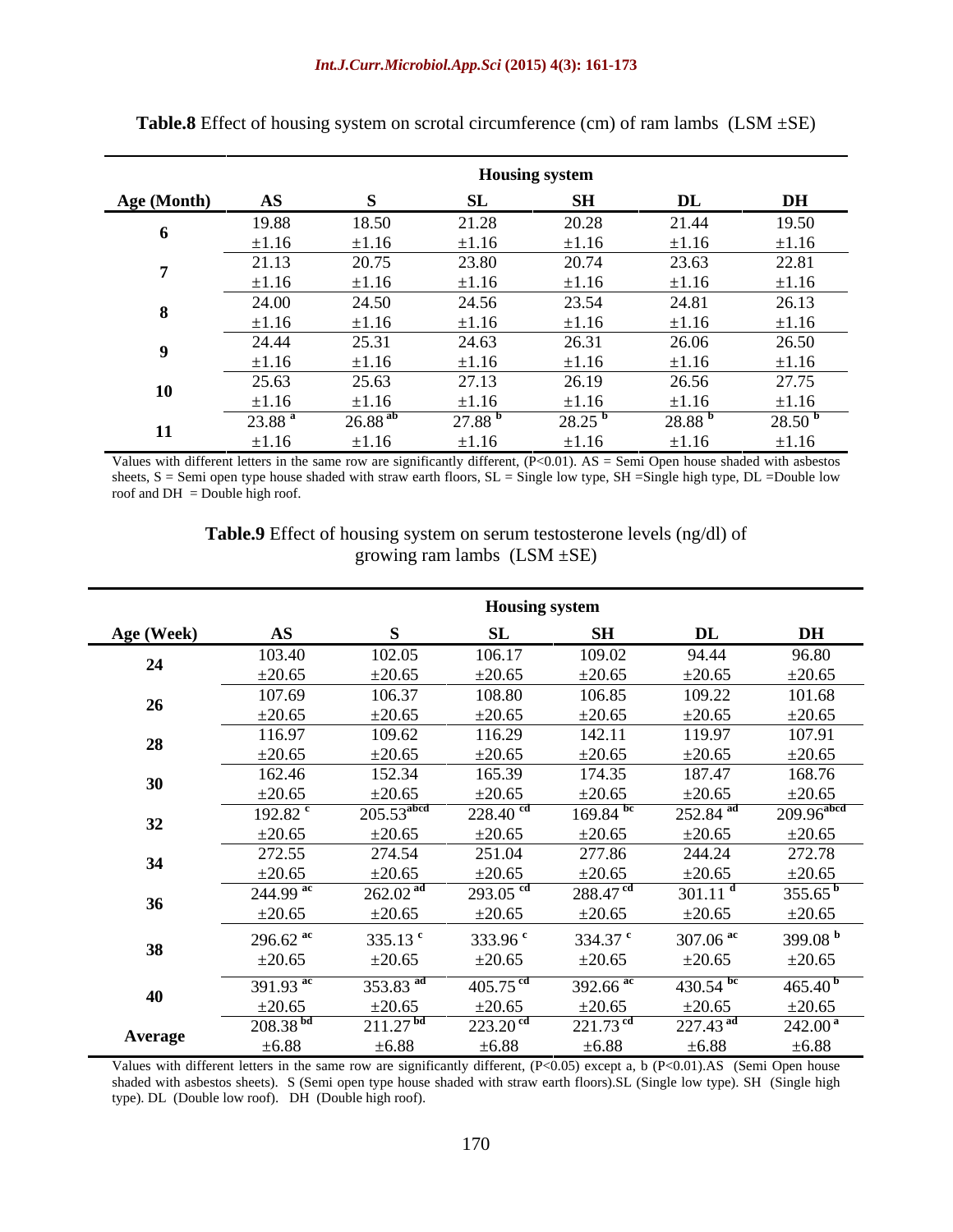|                 |                | Pre-pubertal period             |                                |
|-----------------|----------------|---------------------------------|--------------------------------|
| Housing system* | $1th$ mounting | $1th$ mounting with<br>erection | $1th$ ejaculation<br>(puberty) |
| AS              | 118.61         | 187.69 <sup>a</sup>             | $322.11$ <sup>a</sup>          |
|                 | ±17.71         | ±17.71                          | $\pm 17.71$                    |
|                 | 127.97         | $185.86^{\circ}$                | $315.74$ <sup>a</sup>          |
|                 | $\pm 17.71$    | ±17.71                          | ±17.71                         |
| <b>SL</b>       | 131.35         | 243.88                          | 380.49 $\degree$               |
|                 | ±17.71         | ±17.71                          | $\pm$ 17.71                    |
| <b>SH</b>       | 149.60         | $264.48$ $\degree$              | 380.83 bc                      |
|                 | $\pm 20.46$    | $\pm 20.46$                     | $\pm 20.46$                    |
| $\mathbf{DL}$   | 152.00         | $282.17$ <sup>bc</sup>          | 388.98 bs                      |
|                 | $\pm 17.71$    | $\pm 17.71$                     | $\pm 17.71$                    |
| $\mathbf{D}$ H  | 165.79         | 285.24                          | 429.25                         |
|                 | ±17.71         | ±17.71                          | ±17.71                         |
| Average         | 140.89         | 241.55                          | 369.56                         |
|                 | $\pm 7.43$     | $\pm 7.43$                      | $\pm 7.43$                     |

**Table.10** Effect of housing system on serum testosterone levels (ng/dl) during pre-pubertal period of ram lambs (LSM ±SE)

Values with different letters (capital litter for the same row) are significantly different,  $(P<0.01)$  except (small litter for the same column) are significantly different, (P<0.05). AS (Semi Open house shaded with asbestos sheets). S (Semi open type house shaded with straw earth floors). SL (Single low type). SH (Single high type). DL (Double low roof). DH (Double high roof).



## **Fig.1** Effect of age on testosterone levels ng/dl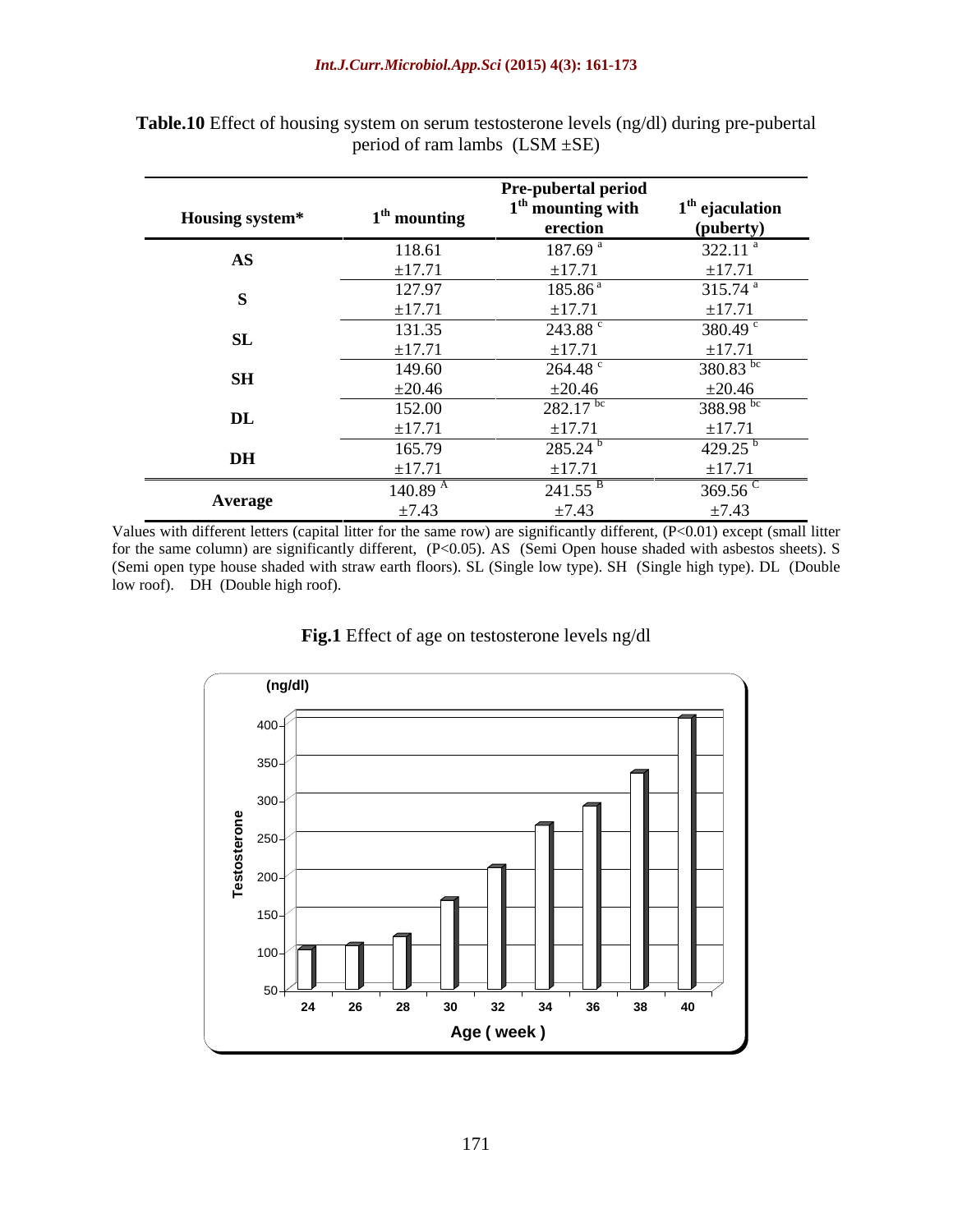

**Fig.2** Effect of housing system on testosterone levels ng/dl.

AS (Semi Open house shaded with asbestos sheets). S (Semi open type house shaded with straw earth floors); SL (Single low type). SH (Single high type). DL (Double low roof). DH (Double high roof)

- Abou-Ahmed, M. M. (1982). Studies on Vet. Med., Cairo Univ., Cairo,
- Abozed, G.F. (2008). Influence of housing Ms. Thesis, Fac. Of Agric., Assiut
- Casu, S.; P. Cappai and S. Naitona (1991).
- Iowa State University Press, Ames,
- **References** Delgadillo, J. A.; J. A. Flores; F. G. Veliz; post-natal development of the genital activity in lactating anovulatory organs and semen characteristics of female goats using male goats Fat-tailed sheep. Ph.D. Thesis, Fac. These treated only with artificially long H. F. Hernandez; G. Duarte and J. Vielma (2002). Induction of sexual days. J. Anim. Sci., 80: 2780-2786.
	- Egypt. Field, A.; L. Ho; W. C Russel; M. L. Riley; system on productive and K. Ercansbrack and F. L. Williams reproductive performance of sheep, (1989). Influence of age and University. development in rams. J.Anim. Sci., W. J. Murdock; E. A. Van Kirk; S. K. Ercansbrack and F. L. Williams (1989). Influence of age and testosterone levels on masculine 67: 2943-2949.
- Effects of high temperature on Gomes, W. R.; W.R Butter and A. D. reproduction in small ruminants. Johnson (1971). Effect of elevated Animal Husbandry in Warm ambient temperature on testes and Curtis, S. E. (1983). Environmental blood levels and in vitro biosynthesis Management in Animal Agriculture.  $\qquad \qquad$  of testosterone in the ram. J. Anim. Sci., 33: 804-807.
	- USA. Gundogan, M. (2007). Seasonal variation in serum testosterone, T3 and